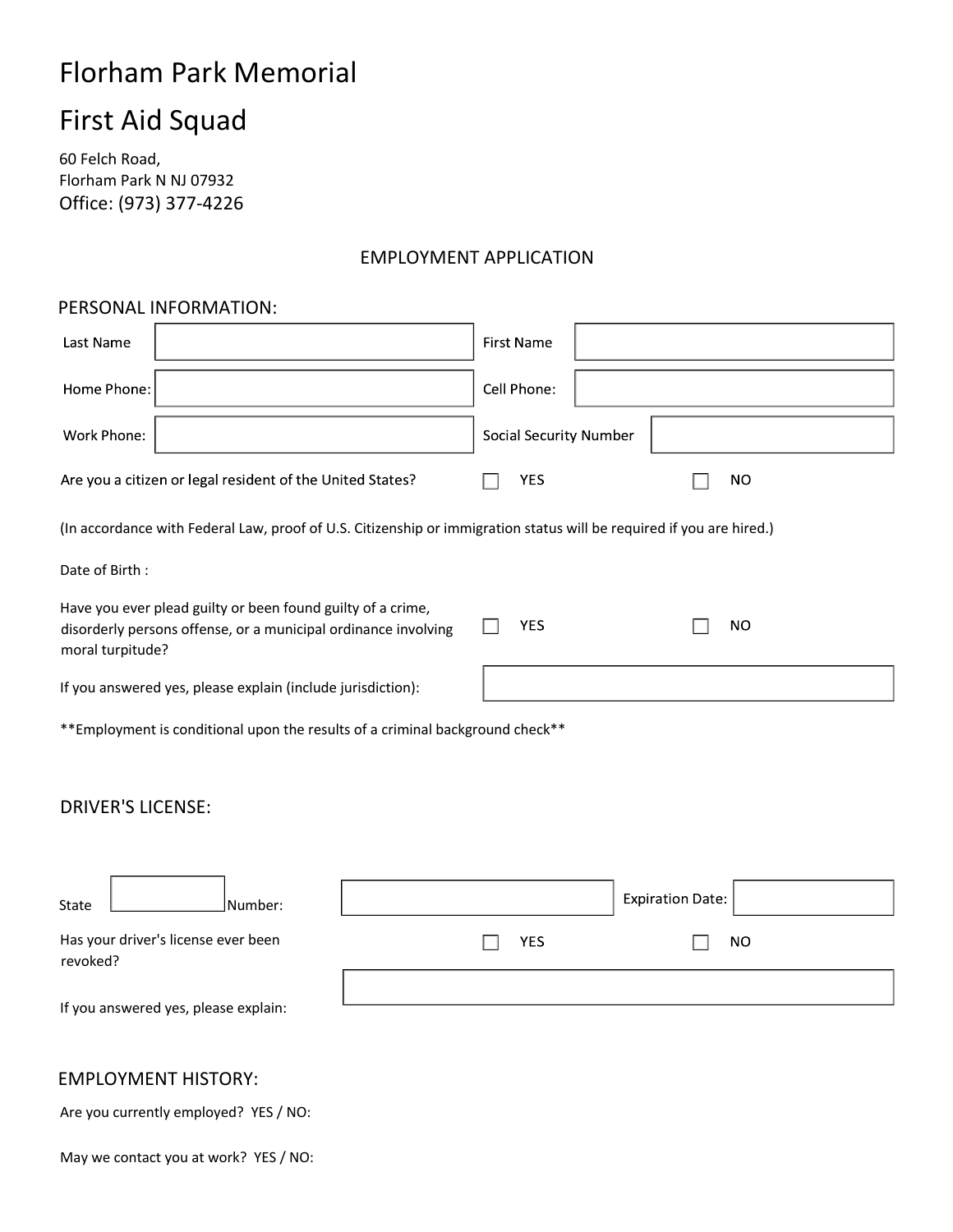May we contact your current employer? YES / NO:

Are you currently in "layoff" status and subject to recall? YES /NO:

Date you can start:

#### Please list your last four places of employment (starting with your current employer)--No P.O. Boxes

| Date of Hire | <b>Business</b> | Address | City | State | Job Title | Phone |
|--------------|-----------------|---------|------|-------|-----------|-------|
|              |                 |         |      |       |           |       |
|              |                 |         |      |       |           |       |
|              |                 |         |      |       |           |       |
|              |                 |         |      |       |           |       |

## RESIDENCE:

Please list your last three places of residence (starting with your current address)--No P.O. Boxes

| Date | Address | City | State | Zip Code |
|------|---------|------|-------|----------|
|      |         |      |       |          |
|      |         |      |       |          |
|      |         |      |       |          |

#### EDUCATIONAL BACKGROUND:

Please list your educational background:

| Date | Degree of Diploma | Institution | City | State |
|------|-------------------|-------------|------|-------|
|      |                   |             |      |       |
|      |                   |             |      |       |
|      |                   |             |      |       |

## EMERGENCY MEDICAL SERVICE and FIRE SERVICE AFFILIATIONS:

Please list any current and previous Emergency Medical Service and Fire Service Affiliations:

| Date | Agency | City | State | Phone |
|------|--------|------|-------|-------|
|      |        |      |       |       |